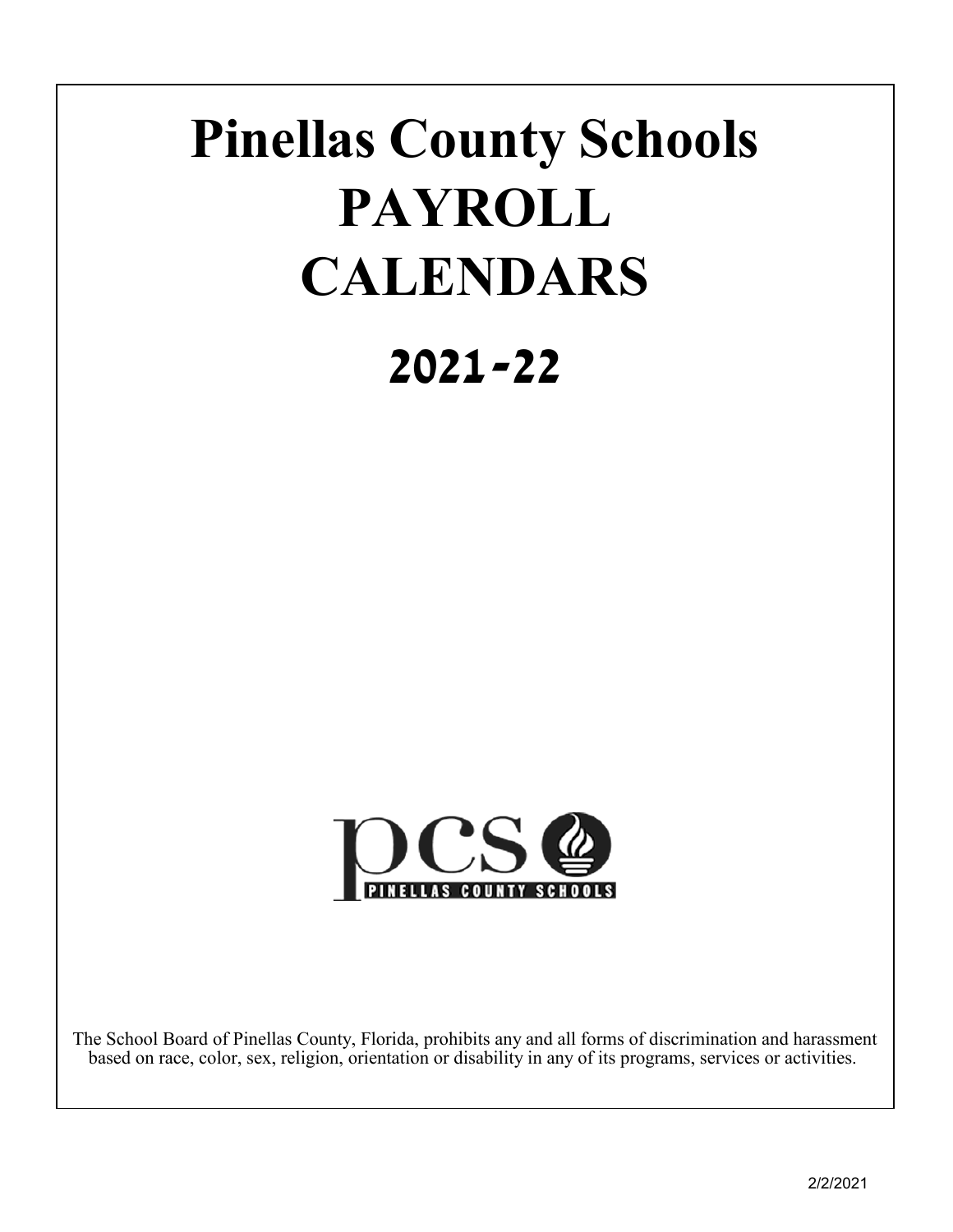### **PAYROLL CALENDAR 2021-2022** INSTRUCTIONAL/ADMINISTRATIVE/PROFESSIONAL/TECHNICAL/SUPERVISORY **PINELLAS COUNTY SCHOOLS**

|                   |                          |                               |                       |                  |                 |                | $\leftarrow$ PAY TYPES & MONTHS TO WORK $\rightarrow$ |                         |                     | <b>APPROVAL</b> |            |
|-------------------|--------------------------|-------------------------------|-----------------------|------------------|-----------------|----------------|-------------------------------------------------------|-------------------------|---------------------|-----------------|------------|
| <b>RUN</b>        |                          | PAY PERIOD                    | PAY                   | (27, 37, 47)     | (26,38, P6)     | (35,36,45)     | (24, 28, 33, 34.44)                                   | (23, 29, P3)            | (SP)                | DUE IN          |            |
| <b>NUMBER</b>     | FROM TO                  |                               | <b>DATE</b>           | 12               | 11.5 $(A)$      | 11             | 10.5                                                  | 10                      | on-site subs SYSTEM |                 |            |
|                   | Fiscal Year Start Date - |                               |                       | 07/01/21         | 07/01/21        | 07/19/21       | 07/26/21                                              | 08/02/21                | 08/11/21            |                 |            |
| 020               | 07/01                    | 07/09                         | 07/16/21              | $6*$             | $6*$            |                |                                                       |                         |                     | 07/12           |            |
| 040               | 07/10                    | 07/23                         | 07/30                 | 10               | 7(A)            | $5*$           |                                                       |                         |                     | 07/26           |            |
| 060               | 07/24                    | 08/06                         | 08/13                 | 10               | 5(A)            | 10             | $10 *$                                                | $5*$                    |                     | 08/09           |            |
| 080               | 08/07                    | 08/20                         | $08/27$ **            | 10               | 10              | 10             | 10                                                    | 10                      | 8                   | 08/23           |            |
| 100               | 08/21                    | 09/03                         | 09/10                 | 10               | 10              | 10             | 10                                                    | 10                      | 10                  | 09/07           | <b>(B)</b> |
| 120               | 09/04                    | 09/17                         | 09/24                 | 10               | 10              | 10             | 10                                                    | 10                      | 9                   | 09/20           |            |
| 140               | 09/18                    | 10/01                         | 10/08                 | 10               | 10              | 10             | 10                                                    | 10                      | 10                  | 10/04           |            |
| 160               | 10/02                    | 10/15                         | 10/22                 | 10               | 10              | 10             | 10                                                    | 10                      | 9                   | 10/18           |            |
| 180               | 10/16                    | 10/29                         | 11/05                 | 10               | 10              | 10             | 10                                                    | 10                      | 10                  | 11/01           |            |
| 200               | 10/30                    | 11/12                         | 11/19                 | 10               | 10              | 10             | 10                                                    | 10                      | 10                  | 11/15           |            |
| $\overline{220}$  | 11/13                    | 11/26                         | 12/03                 | 8                | 6               | $\overline{6}$ | 6                                                     | 6                       | 5                   | 11/29           |            |
| 240               | 11/27                    | 12/10                         | 12/17                 | 10               | 10              | 10             | 10                                                    | 10                      | 10                  | 12/13           |            |
| 260               | 12/11                    | 12/24                         | 12/31                 | 6                | 6               | 6              | 6                                                     | 6                       | 5                   | 12/17           | (B)        |
| 280               | 12/25                    | 01/07                         | 01/14/22              | 6                | 6               | 6              | 6                                                     | 6                       | 4                   | 01/10           |            |
| 300               | 01/08                    | 01/21                         | 01/28                 | 10               | 9               | 9              | 9                                                     | 9                       | 9                   | 01/24           |            |
| 320               | 01/22                    | 02/04                         | 02/11                 | 10               | 10              | 10             | 10                                                    | 10                      | 10                  | 02/07           |            |
| 340               | 02/05                    | 02/18                         | 02/25                 | 10               | 10              | 10             | 10                                                    | 10                      | 10                  | 02/21           |            |
| 360               | 02/19                    | 03/04                         | 03/11                 | 10               | 10              | 10             | 10                                                    | 10                      | $\boldsymbol{9}$    | 03/07           |            |
| 380               | 03/05                    | 03/18                         | 03/25                 | $\overline{7}$   | $6\overline{6}$ | $\overline{6}$ | 6                                                     | $\overline{7}$          | $\overline{5}$      | 03/21           |            |
| 400               | 03/19                    | 04/01                         | 04/08                 | 10               | 10              | 10             | 10                                                    | 10                      | $\boldsymbol{9}$    | 04/04           |            |
| 420               | 04/02                    | 04/15                         | 04/22                 | 10               | 10              | 10             | 9                                                     | $\overline{9}$          | 9                   | 04/18           |            |
| 440               | 04/16                    | 04/29                         | 05/06                 | 10               | 10              | 10             | 10                                                    | 10                      | 10                  | 05/02           |            |
| 460               | 04/30                    | 05/13                         | $05/20$ **            | 10               | 10              | 10             | 10                                                    | 10                      | 10                  | 05/16           |            |
| 480               | 05/14                    | 05/27                         | 06/03                 | 10               | 10              | 10             | 10                                                    | 10(C)                   | $\boldsymbol{9}$    | 05/31           | <b>(B)</b> |
| 500               | 05/28                    | 06/10                         | 06/17                 | 10               | 10              | 10(C)          | $4($ C)                                               |                         |                     | 06/13           |            |
| 520               | 06/11                    | 06/24                         | 07/01                 | 10               | 10              |                |                                                       |                         |                     | 06/27           |            |
| 540               | 06/25                    | 06/30                         | 07/15/22              | $\overline{4}$   | $\overline{4}$  |                |                                                       |                         |                     | 06/30           | (B)        |
|                   |                          |                               |                       | 247              | 235             | 218            | 206                                                   | 198                     | 180                 |                 |            |
|                   |                          | <b>Fiscal Year End Date -</b> |                       | 06/30/22         | 06/30/22        | 06/10/22       | 06/02/22                                              | 05/27/22                | 05/26/22            |                 |            |
| <b>PAID</b>       |                          |                               |                       |                  |                 |                |                                                       |                         |                     |                 |            |
| <b>HOLIDAYS</b>   |                          |                               | <b>EQUALIZED DAYS</b> |                  |                 |                |                                                       |                         |                     |                 |            |
| SEPT <sub>6</sub> |                          |                               | JUL <sub>5</sub>      | $\mathbf{1}$     | 1               |                |                                                       |                         |                     |                 |            |
| <b>NOV 25</b>     |                          |                               | <b>NOV 22, 23</b>     |                  | $\overline{2}$  | $\overline{2}$ | $\overline{2}$                                        | $\overline{2}$          |                     |                 |            |
| <b>DEC 23</b>     |                          |                               | <b>NOV 24, 26</b>     | $\boldsymbol{2}$ | $\overline{c}$  | $\overline{c}$ | $\overline{2}$                                        | $\overline{c}$          |                     |                 |            |
| <b>DEC 27</b>     |                          |                               | DEC 20 - 31           | $\overline{8}$   | $\overline{8}$  | $\overline{8}$ | $\sqrt{8}$                                            | 8                       |                     |                 |            |
| <b>MAR 17 (D)</b> |                          |                               | <b>JAN 17</b>         |                  | $\mathbf{1}$    | 1              | $\mathbf{1}$                                          | 1                       |                     |                 |            |
| <b>MAR 18</b>     |                          | <b>MAR 14 - MAR 18</b>        |                       | $\overline{3}$   | $\overline{4}$  | $\overline{4}$ | $\overline{4}$                                        | $\overline{\mathbf{3}}$ |                     |                 |            |
| <b>MAY 30 (D)</b> |                          |                               | <b>APR 15</b>         |                  |                 |                | $\mathbf{1}$                                          | $\mathbf{1}$            |                     |                 |            |
|                   |                          | <b>Flexible Scheduling</b>    |                       |                  | 8               |                |                                                       |                         |                     |                 |            |
|                   |                          |                               |                       | 14               | 26              | 17             | 18                                                    | 17                      | $\mathbf{0}$        |                 |            |
|                   |                          |                               | <b>Checks Paid -</b>  | 26.1             | 26.1            | 23.5           | 22.4                                                  | 21.5                    |                     |                 |            |

**\* 12- and 11.5-month employees will receive 70% times their biweekly pay (6 days plus July 5). 11-month employees will receive 50% times their biweekly pay. 10.5-month administrators will receive 100% times their biweekly pay. 10-month teachers will receive 50% times their biweekly pay.** 

**\*\* Health insurance deductions begin on 08/27/21 and end on 05/20/22.**

**(A) 11.5-month employees will receive a normal biweekly check on 07/30/21 and 08/13/21.**

**(B) Online approvals due in by 12:00 noon. Approvals due in by 5:00 p.m. on all other dates.**

**(C) The five 12-month option summer pay dates for 10-month teachers are 6/17/22, 7/01/22, 7/15/22, 7/29/22 and 8/12/22 The four 12-month option summer pay dates for 10.5-month administrators are 6/17/22, 7/01/22, 7/15/22 and 7/29/22 The two 12-month option summer pay dates for 11-month administrators are 7/01/22 and 7/15/22**

**(D) March 17, 2022 is a paid holiday for 10-month employees only. May 30, 2022 is a paid holiday for 10.5-, 11-, 11.5 and 12-month employees only. All employees have six paid holidays.** 6/28/2021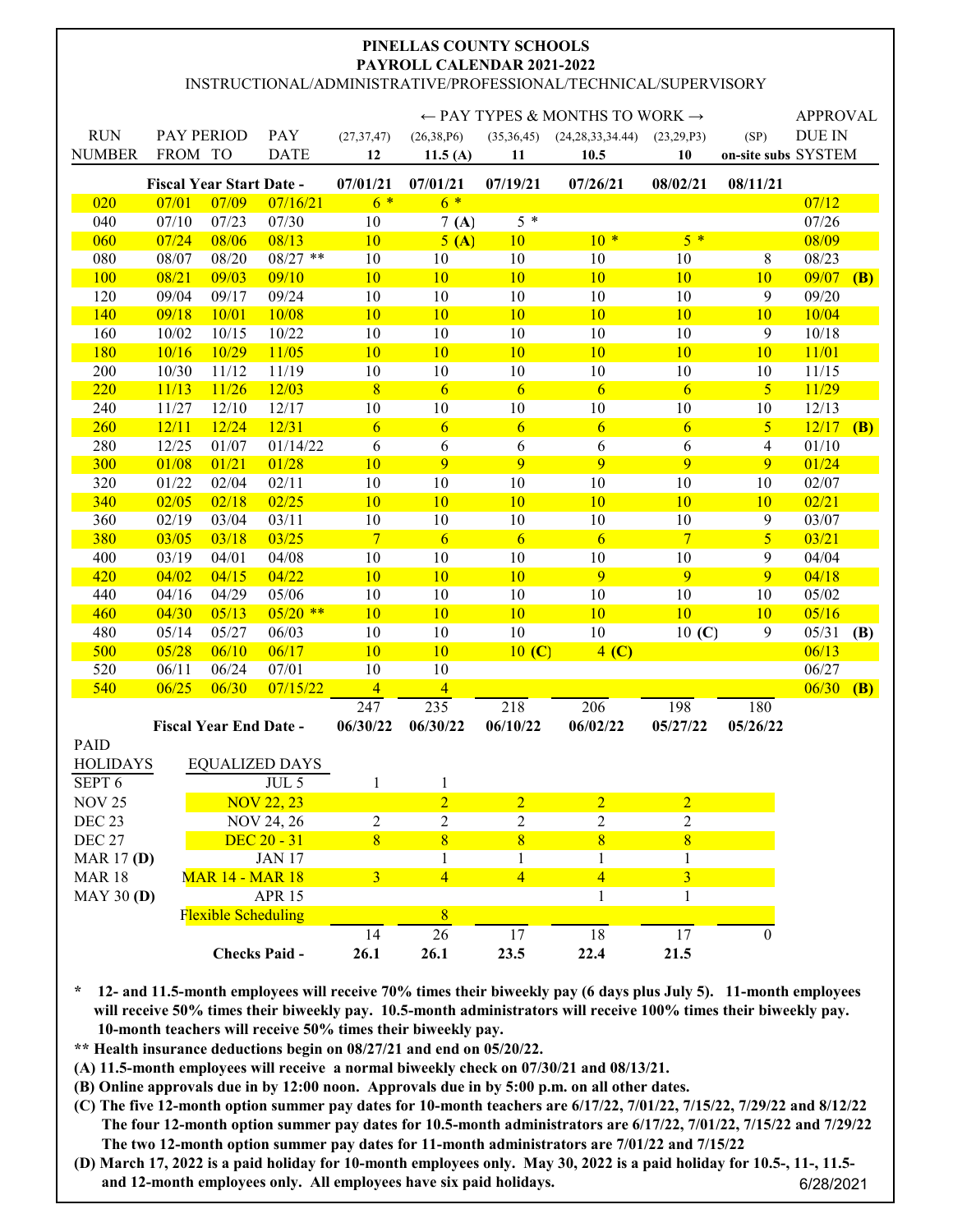#### **PAYROLL CALENDAR 2021-2022** SUPPORTING SERVICES **PINELLAS COUNTY SCHOOLS**

|                         |             |                                 |                                |                 |                 |                |                 | $\leftarrow$ PAY TYPES & MONTHS TO WORK $\rightarrow$ |                         |                     | <b>APPROVAL</b> |
|-------------------------|-------------|---------------------------------|--------------------------------|-----------------|-----------------|----------------|-----------------|-------------------------------------------------------|-------------------------|---------------------|-----------------|
| <b>RUN</b>              | PAY PERIOD  |                                 | PAY                            | (57, 67, 77)    | (56)            | (55, 65, 75)   | (53, 73)        | (63)                                                  | (61)                    | (81, 82, 85) DUE IN |                 |
| <b>NUMBER</b>           | <b>FROM</b> | <b>TO</b>                       | <b>DATE</b>                    | 12              | 11.5 $(A)$      | 11             | 10(C)           | <b>10-FSM</b>                                         | 9-FSA                   |                     | 9-BD SYSTEM     |
|                         |             | <b>Fiscal Year Start Date -</b> |                                | 07/01/21        | 07/01/21        |                |                 | 07/19/21 08/02/21 08/03/21 08/06/21 08/03/21          |                         |                     |                 |
| 010                     | 07/01       | 07/02                           | 07/09/21                       | $2 *$           | $2 *$           |                |                 |                                                       |                         |                     | $07/06$ (B)     |
| 030                     | 07/03       | 07/16                           | 07/23                          | 9               | 9               |                |                 |                                                       |                         |                     | 07/19           |
| 050                     | 07/17       | 07/30                           | 08/06                          | 10              | 2(A)            | $10*$          |                 |                                                       |                         |                     | 08/02           |
| 070                     | 07/31       | 08/13                           | 08/20                          | 10              | 10              | 10             | $10 *$          | $9*$                                                  | $6*$                    | $9 *$               | 08/16           |
| 090                     | 08/14       | 08/27                           | $09/03$ **                     | 10              | 10              | 10             | 10              | 10                                                    | 10                      | 10                  | 08/30           |
| 110                     | 08/28       | 09/10                           | 09/17                          | 10              | 10              | 10             | <b>10</b>       | 10                                                    | 10                      | 10                  | 09/13           |
| 130                     | 09/11       | 09/24                           | 10/01                          | 10              | 10              | 10             | 10              | 10                                                    | 10                      | 10                  | 09/27           |
| 150                     | 09/25       | 10/08                           | 10/15                          | 10              | 10              | 10             | 10              | 10                                                    | 10                      | 9                   | 10/11           |
| 170                     | 10/09       | 10/22                           | 10/29                          | 10              | 10              | 10             | 10              | 10                                                    | 10                      | 10                  | 10/25           |
| 190                     | 10/23       | 11/05                           | 11/12                          | 10              | 10              | 10             | 10              | 10                                                    | 10                      | <b>10</b>           | 11/08           |
| 210                     | 11/06       | 11/19                           | 11/26                          | 10              | 10              | 10             | 10              | 10                                                    | 10                      | 10                  | $11/19$ (B)     |
| 230                     | 11/20       | 12/03                           | 12/10                          | 8               | 6               | $\overline{6}$ | $\overline{6}$  | $\overline{6}$                                        | 6                       | 6                   | 12/06           |
| 250                     | 12/04       | 12/17                           | 12/24                          | 10              | 10              | 10             | 10              | 10                                                    | 10                      | 10                  | $12/16$ (B)     |
| 270                     | 12/18       | 12/31                           | 01/07/22                       | $\overline{2}$  | $\overline{2}$  | $\overline{2}$ | $\overline{2}$  | $\overline{2}$                                        | $\overline{2}$          | $\overline{2}$      | 01/03           |
| 290                     | 01/01       | 01/14                           | 01/21                          | 10              | 10              | 10             | 10              | 10                                                    | $10\,$                  | 9                   | $01/18$ (B)     |
| 310                     | 01/15       | 01/28                           | 02/04                          | 10              | 9               | 9              | 9               | $\overline{9}$                                        | 9                       | 9                   | 01/31           |
| 330                     | 01/29       | 02/11                           | 02/18                          | $10\,$          | $10\,$          | 10             | $10\,$          | 10                                                    | 10                      | 10                  | 02/14           |
| 350                     | 02/12       | 02/25                           | 03/04                          | <b>10</b>       | 10              | 10             | 9               | 9                                                     | 9                       | 9                   | 02/28           |
| 370                     | 02/26       | 03/11                           | 03/18                          | 10              | $10\,$          | 10             | 10              | 10                                                    | 10                      | 10                  | $03/11$ (B)     |
| 390                     | 03/12       | 03/25                           | 04/01                          | $7\phantom{.0}$ | $6\overline{6}$ | 6              | $7\phantom{.0}$ | $\overline{7}$                                        | $\overline{7}$          | 6                   | 03/28           |
| 410                     | 03/26       | 04/08                           | 04/15                          | 10              | 10              | 10             | 10              | 10                                                    | 10                      | 10                  | 04/11           |
| 430                     | 04/09       | 04/22                           | 04/29                          | 10              | 10              | 10             | 9               | 9                                                     | 9                       | 9                   | 04/25           |
| 450                     | 04/23       | 05/06                           | 05/13                          | 10              | 10              | 10             | 10              | 10                                                    | 10                      | 10                  | 05/09           |
| 470                     | 05/07       | 05/20                           | $05/27$ **                     | 10              | 10              | 10             | <b>10</b>       | <b>10</b>                                             | 10                      | <b>10</b>           | 05/23           |
| 490                     | 05/21       | 06/03                           | 06/10                          | 10              | 10              | 10             | $\overline{4}$  | 5                                                     | 5                       | $\overline{4}$      | 06/06           |
| 510                     | 06/04       | 06/17                           | 06/24                          | 10              | 10              | $\overline{5}$ |                 |                                                       |                         |                     | 06/20           |
| 530                     | 06/18       | 06/30                           | 07/08/22                       | 9               | 9               |                |                 |                                                       |                         |                     | $06/29$ (B)     |
|                         |             |                                 |                                | 247             | 235             | 218            | 196             | 196                                                   | 193                     | 192                 |                 |
|                         |             | <b>Fiscal Year End Date -</b>   |                                | 06/30/22        | 06/30/22        | 06/10/22       |                 | 05/26/22 05/27/22                                     | 05/27/22                | 05/26/22            |                 |
| PAID<br><b>HOLIDAYS</b> |             |                                 |                                |                 |                 |                |                 |                                                       |                         |                     |                 |
| SEPT <sub>6</sub>       |             |                                 | <b>EQUALIZED DAYS</b><br>JUL 5 |                 |                 |                |                 |                                                       |                         |                     |                 |
| <b>NOV 25</b>           |             |                                 | OCT <sub>8</sub>               | 1               | 1               |                |                 |                                                       |                         | $\mathbf{1}$        |                 |
| DEC <sub>23</sub>       |             |                                 | <b>NOV 22 - 26</b>             | $\sqrt{2}$      | $\overline{4}$  | $\overline{4}$ | $\overline{4}$  | $\overline{\mathcal{A}}$                              | $\overline{4}$          | $\overline{4}$      |                 |
| <b>DEC 27</b>           |             |                                 | DEC 20 - 31                    | $\overline{8}$  | $\overline{8}$  | $\overline{8}$ | $\overline{8}$  | $\overline{8}$                                        | $\overline{8}$          | $\overline{8}$      |                 |
| <b>MAR 17(D)</b>        |             |                                 | JAN 3                          |                 |                 |                |                 |                                                       |                         | 1                   |                 |
| <b>MAR18</b>            |             |                                 | <b>JAN 17</b>                  |                 |                 | $\mathbf{1}$   |                 |                                                       | $\mathbf{1}$            | $\mathbf{1}$        |                 |
| <b>MAY 30 (D)</b>       |             |                                 | <b>FEB 21</b>                  |                 |                 |                |                 | $\mathbf{1}$                                          | $\mathbf{1}$            | 1                   |                 |
|                         |             | <b>MAR 14 - MAR 18</b>          |                                | $\overline{3}$  | $\overline{4}$  | $\overline{4}$ | $\overline{3}$  | $\overline{3}$                                        | $\overline{\mathbf{3}}$ | 3 <sup>1</sup>      |                 |
|                         |             |                                 | <b>MAR 21</b>                  |                 |                 |                |                 |                                                       |                         | 1                   |                 |
|                         |             |                                 | <b>APR 15</b>                  |                 |                 |                | $\mathbf{1}$    | $\mathbf{1}$                                          | $\mathbf{1}$            | $\mathbf{1}$        |                 |
|                         |             | Flexible Scheduling             |                                |                 | 8               |                |                 |                                                       |                         |                     |                 |
|                         |             |                                 |                                | 14              | 26              | 17             | 18              | 18                                                    | 18                      | 21                  |                 |
|                         |             |                                 | <b>Checks Paid -</b>           | 26.1            | 26.1            | 23.5           | 21.4            | 21.4                                                  | 21.1                    | 21.3                |                 |

**\* 12- and 11.5-month employees will receive 20% times their biweekly pay. 11-month, 10-month support and 10-month support PCS police will receive 100% times their biweekly pay. 9-month food service will receive 60% times their biweekly pay. Food service managers and bus drivers will receive 90% times their biweekly pay. \*\* Health insurance deductions begin on 09/03/21 and end on 05/27/22.**

- **(A) 11.5-month employees will receive a normal biweekly check on 08/06/21.**
- **(B) Online approvals due in by 12:00 noon. Approvals due in by 5:00 p.m. on all other dates.**
- **(C) 10-month support and 10-month PCS police will follow this pay schedule.**
- **(D) March 17, 2022 is a paid holiday for 9- and 10-month employees only. May 30, 2022 is a paid holiday for 11-, 11.5 and 12-month employees only. All employees have six paid holidays.** 6/15/2021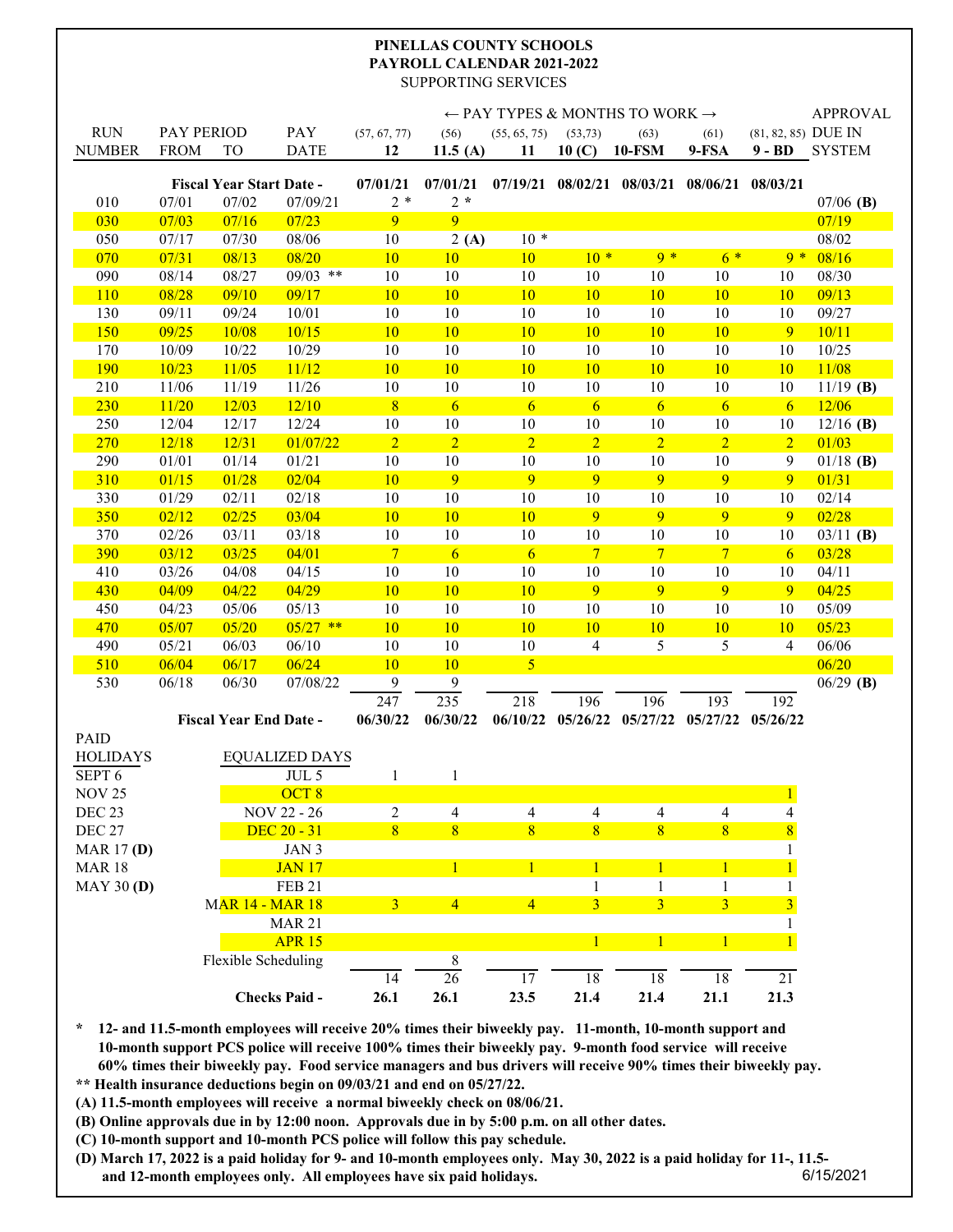# **PAYROLL CALENDAR 2021-2022** ADULT AND VOCATIONAL HOURLY/CONTRACTED SERVICES **PINELLAS COUNTY SCHOOLS**

| <b>RUN</b><br><b>NUMBER</b> | PAYROLL PERIOD<br><b>FROM</b> | TO    | <b>PAY DATE</b> | <b>ONLINE</b><br>APPROVAL<br>DUE IN<br><b>SYSTEM</b> |     |
|-----------------------------|-------------------------------|-------|-----------------|------------------------------------------------------|-----|
| 060                         | 07/01                         | 07/31 | 08/13           | 08/09                                                |     |
| 100                         | 08/01                         | 08/31 | 09/10           | 09/07                                                | (B) |
| 140                         | 09/01                         | 09/30 | 10/08           | 10/04                                                |     |
| 190                         | 10/01                         | 10/31 | 11/12           | 11/08                                                |     |
| <b>230</b>                  | 11/01                         | 11/30 | 12/10           | 12/06                                                |     |
| 280                         | 12/01                         | 12/31 | 01/14/22        | 01/10/22                                             |     |
| <b>320</b>                  | 01/01                         | 01/31 | 02/11           | 02/07                                                |     |
| 360                         | 02/01                         | 02/28 | 03/11           | 03/07                                                |     |
| 400                         | 03/01                         | 03/31 | 04/08           | 04/04                                                |     |
| 450                         | 04/01                         | 04/30 | 0.5/13          | 0.5/09                                               |     |
| 490                         | 05/01                         | 05/31 | 06/10           | 06/06                                                |     |
| 530                         | 06/01                         | 06/30 | 07/08           | 06/29                                                | (B) |

**(B) Online approvals due in by 12:00 noon. Approvals due in by 5:00 p.m. on all other dates.**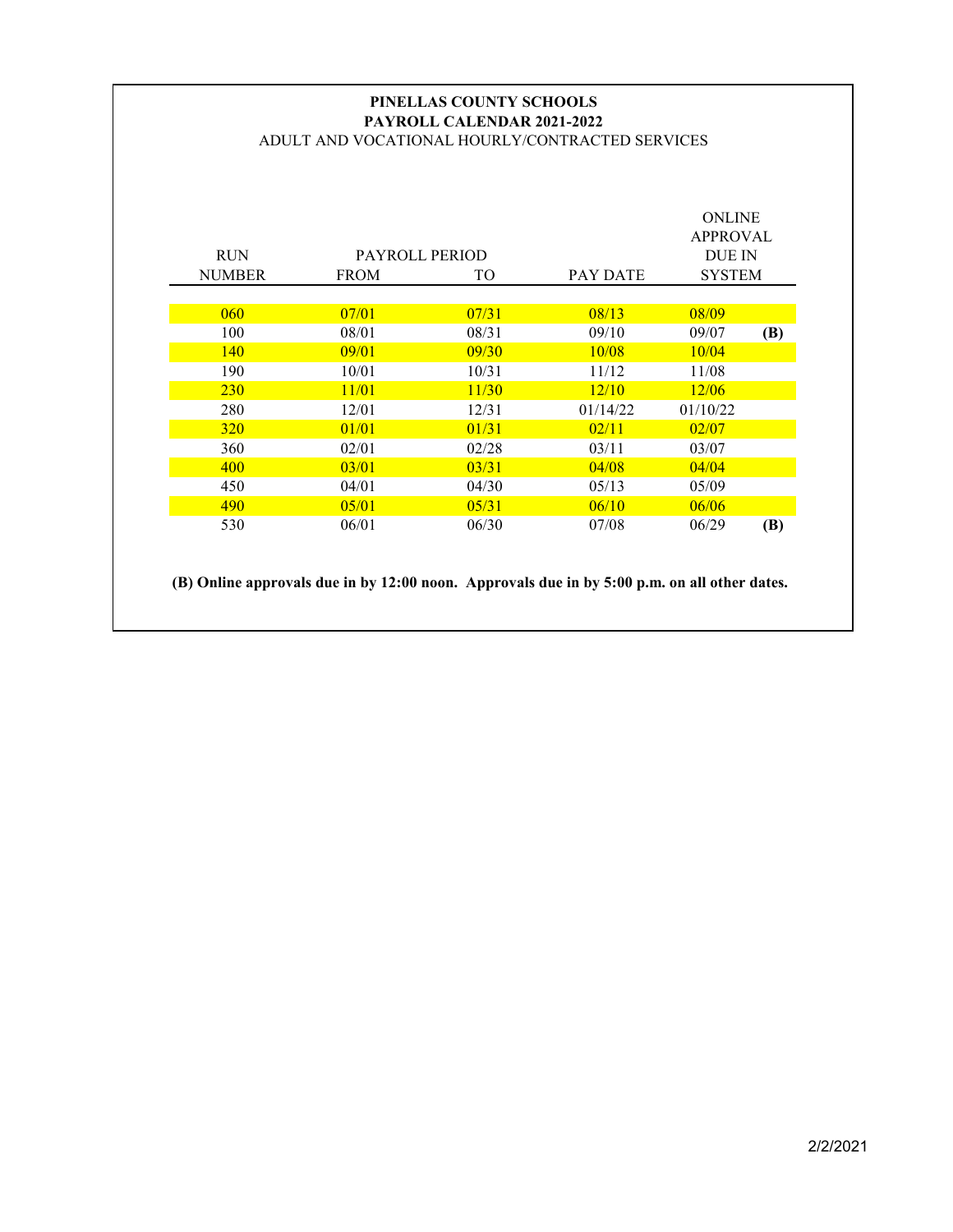#### DEDUCTION SCHEDULE **PINELLAS COUNTY SCHOOLS PAYROLL CALENDAR 2021-2022**

# HEALTH, LIFE, INCOME PROTECTION, TAX DEFERRED ANNUITY, 457 DEFERRED COMPENSATION PLAN, ROTH CONTRIBUTIONS, DEPENDENT CARE, HEALTH FSA ACCOUNT, CHARITABLE DEDUCTIONS, VOLUNTARY BENEFITS AND FLORIDA PREPAID COLLEGE

| <b>INSTRUCTIONAL</b>                  |                   |
|---------------------------------------|-------------------|
| <b>ADMINISTRATIVE</b>                 | <b>SUPPORTING</b> |
| PROFESSIONAL/TECHNICAL                | <b>SERVICES</b>   |
|                                       |                   |
| 08/27/21                              | 09/03/21          |
| 09/10                                 | 09/17             |
| 09/24                                 | 10/01             |
| 10/08                                 | 10/15             |
| 10/22                                 | 10/29             |
| 11/05                                 | 11/12             |
| 11/19                                 | 11/26             |
| 12/03                                 | 12/10             |
| 12/17                                 | 12/24             |
| 12/31/21 - (TDA, 457, ROTH, Dep Care, | 01/07/22          |
| 01/14<br>FSA will not be taken)       | 01/21             |
| 01/28                                 | 02/04             |
| 02/11                                 | 02/18             |
| 02/25                                 | 03/04             |
| 03/11                                 | 03/18             |
| 03/25                                 | 04/01             |
| 04/08                                 | 04/15             |
| 04/22                                 | 04/29             |
| 05/06                                 | 05/13             |
| 05/20                                 | 05/27             |

#### ACHIEVA CREDIT UNION DEDUCTIONS

ALL PAY DATES THAT HAVE **SIX** OR MORE SCHEDULED DAYS OF PAY WILL HAVE A DEDUCTION.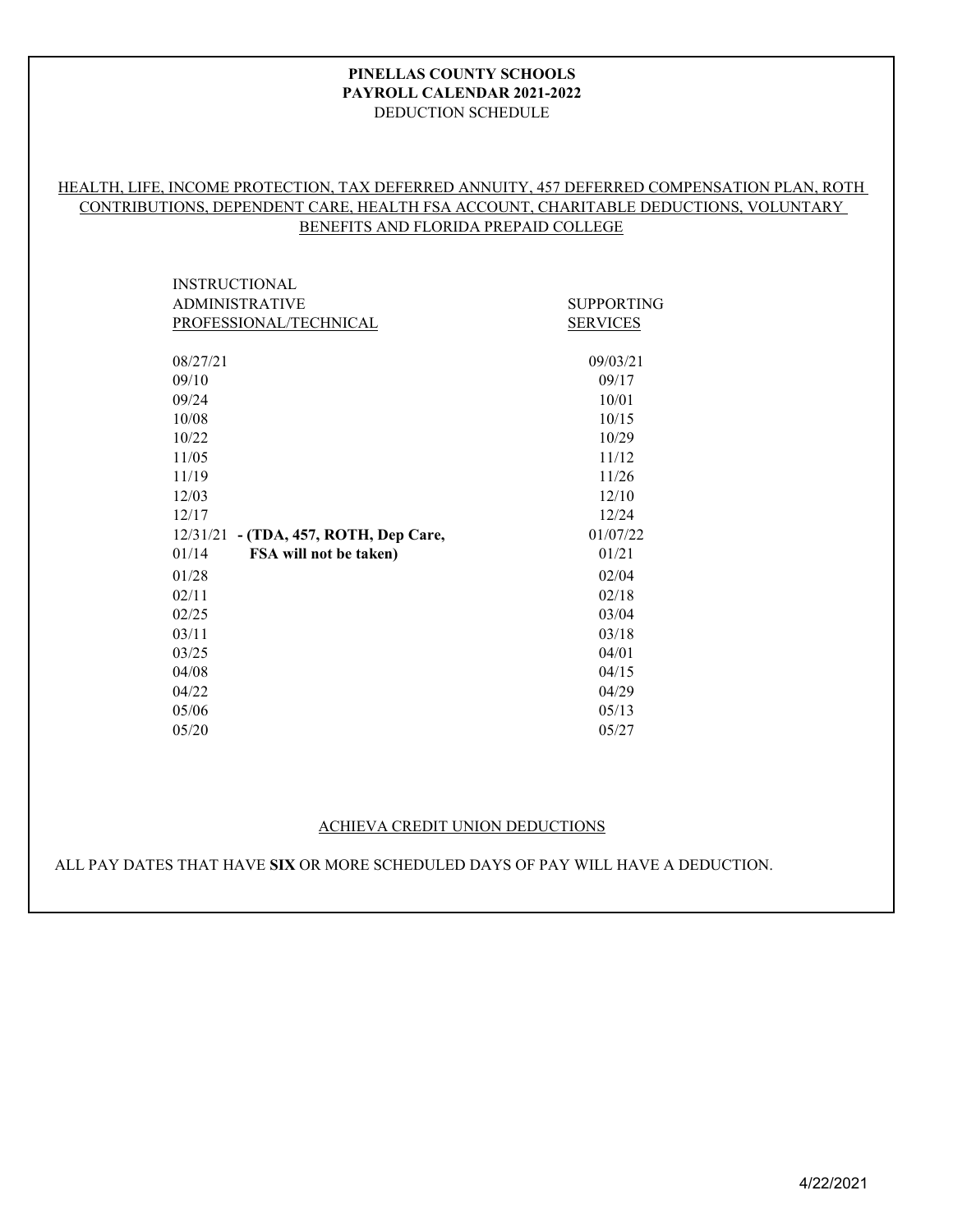#### ASSOCIATION DUES DEDUCTION SCHEDULE **PAYROLL CALENDAR 2021-2022 PINELLAS COUNTY SCHOOLS**

| CLASS/SUBCLASS DEDUCTION                  |                                                                                                       | PERSONNEL                                  | DEDUCTION DATE(S)                                                                                                         | <b>NUMBER</b>              | <b>AMOUNT</b><br>OF PAYS DEDUCTED <sup>*</sup>                |
|-------------------------------------------|-------------------------------------------------------------------------------------------------------|--------------------------------------------|---------------------------------------------------------------------------------------------------------------------------|----------------------------|---------------------------------------------------------------|
| 94005                                     | P.C.T.A.                                                                                              | <b>INSTRUCTIONAL</b>                       | 8/27/2021 - 5/20/2022                                                                                                     | 20                         | @ \$34.50                                                     |
| 94006                                     | P.C.T.A.                                                                                              | <b>JOB SHARE,</b><br>PROVISIONAL, ETC.     | 8/27/2021 - 5/20/2022                                                                                                     | 20                         | @ \$17.25                                                     |
| 94010                                     | P.E.S.P.A.                                                                                            | <b>SUPPORTING SERVICES</b>                 | $9/3/2021 - 5/27/2022$                                                                                                    | 20                         | @ \$16.99                                                     |
| 94015                                     | F.P.S.U.                                                                                              | PLANT OPERATIONS<br>MAINTENANCE, ETC.      | 7/23/2021 - 7/8/2022                                                                                                      | 26                         | $(a)$ varies                                                  |
| 94015                                     | F.P.S.U.                                                                                              | <b>BUS DRIVERS &amp; FOOD SERVICE</b>      | $9/3/2021 - 5/27/2022$                                                                                                    | 20                         | @ varies                                                      |
| 94016                                     | F.P.S.U. PART-TIME                                                                                    | PLANT OPERATIONS<br>MAINTENANCE, ETC.      | 7/23/2021 - 7/8/2022                                                                                                      | 26                         | @ varies                                                      |
| 94016                                     | <b>F.P.S.U. PART-TIME</b>                                                                             | <b>BUS DRIVERS &amp; FOOD SERVICE</b>      | $9/3/2021 - 5/27/2022$                                                                                                    | 20                         | $(a)$ varies                                                  |
| 94017                                     | C.O.P.E.                                                                                              | PLANT OPERATIONS<br>MAINTENANCE, ETC.      | $7/23/2021 -$<br>7/8/2022                                                                                                 | 26                         | @ varies                                                      |
| 94017                                     | C.O.P.E.                                                                                              | <b>BUS DRIVERS &amp; FOOD SERVICE</b>      | $9/3/2021 - 5/27/2022$                                                                                                    | 20                         | $(a)$ varies                                                  |
| 94022                                     | F.O.P.                                                                                                | <b>PCS POLICE</b>                          | $7/23/2021 -$<br>7/8/2022                                                                                                 | 26                         | @ \$13.85                                                     |
| 94023                                     | F.O.P. AD&D                                                                                           | <b>PCS POLICE</b>                          | $7/23/2021 -$<br>7/8/2022                                                                                                 | 26                         | $(a)$ \$ 16.16                                                |
| 94050                                     | P.A.B.S.E.                                                                                            | INSTRUCTIONAL/ADMIN<br>SUPPORTING SERVICES | 8/27/2021 - 5/20/2022<br>9/3/2021<br>$-5/27/2022$                                                                         | 20<br>20                   | @\$3.00<br>$(a)$ \$3.00                                       |
| 94055                                     | P.A.S.A.                                                                                              | <b>ADMINISTRATORS</b>                      | 8/27/2021 - 5/20/2022                                                                                                     | 20                         | $(a)$ \$6.00                                                  |
| 94060                                     | P.C.E.P.A.                                                                                            | ELEMENTARY PRINCIPALS                      | 8/27/2021                                                                                                                 | 1                          | $@$ \$25.00                                                   |
| 94065                                     | N.E.A.P.A.C.                                                                                          | SUPPORTING SERVICE (P.E.S.P.A) 4/29/2022   |                                                                                                                           | $\mathbf{1}$               | @\$10.00                                                      |
| 94065                                     | N.E.A.P.A.C.                                                                                          | INSTRUCTIONAL (P.C.T.A)                    | 5/6/2022                                                                                                                  | $\mathbf{1}$               | @\$10.00                                                      |
| 94025<br>94030<br>94032<br>94035<br>94040 | F.A.S.A.<br>$F.A.S.A. + N.A.E.S.P.$<br>N.A.E.S.P.<br>$F.A.S.A. + N.A.S.S.P.$<br>$F.A.S.A. + A.A.S.A.$ | <b>ADMINISTRATORS</b>                      | 8/27/2021 - 5/20/2022<br>8/27/2021 - 5/20/2022<br>8/27/2021 - 5/20/2022<br>8/27/2021 - 5/20/2022<br>8/27/2021 - 5/20/2022 | 20<br>20<br>20<br>20<br>20 | @\$12.90<br>@\$24.65<br>@\$11.75<br>@\$25.40<br>$(a)$ \$35.90 |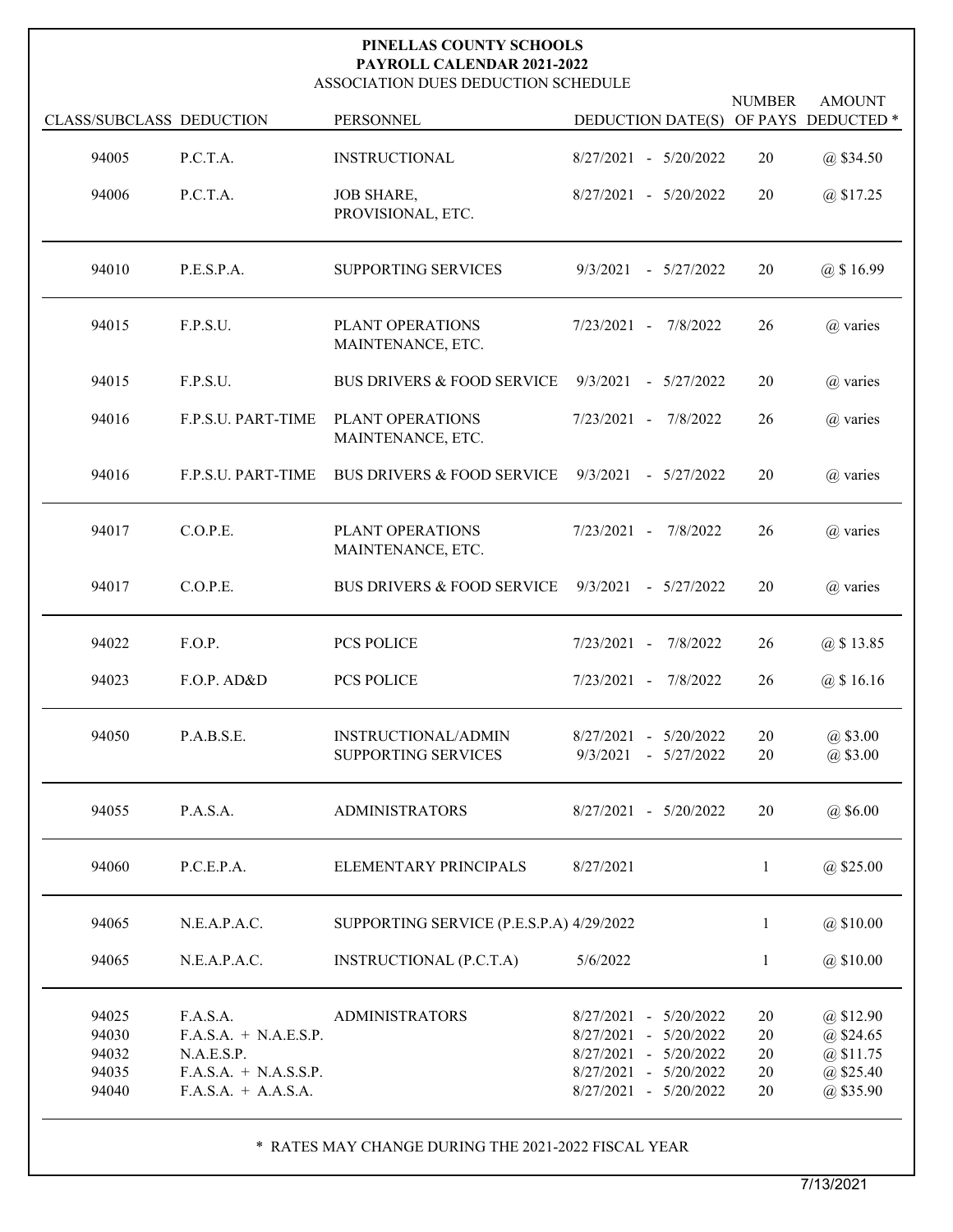# **PAYROLL CALENDAR 2021-2022 PINELLAS COUNTY SCHOOLS**

# PAY DATE CALCULATIONS **ADMINISTRATIVE/PROFESSIONAL/TECHNICAL**

|                 |     | 10.5-MONTH INSTRUCTIONAL/ASST PRINCIPAL/PROF/TECHNICAL - PAY TYPE 24, ,33, 44                     |
|-----------------|-----|---------------------------------------------------------------------------------------------------|
| Bi weekly Pay   | $=$ | Annual Salary $\div$ 22.4 Paychecks                                                               |
| 1st Paycheck    | $=$ | 100% x biweekly pay<br>(08/13/21)                                                                 |
| 21 Paychecks    | $=$ | 21 biweekly pays<br>$(08/27/21)$ -<br>(06/03/22)                                                  |
| Last Paycheck   | $=$ | Annual - $(1st pay + 21$ biweekly pays)<br>(06/17/22)                                             |
|                 |     | 10.5-MONTH INSTRUCTIONAL/ASSISTANT PRINCIPAL 12-MONTH OPTION - PAY TYPE 28,34                     |
| Bi weekly Pay   | $=$ | Annual Salary $\div$ 26.4 Paychecks                                                               |
| 1st Paycheck    | $=$ | 100% x biweekly pay<br>(08/13/21)                                                                 |
| 21 Paychecks    | $=$ | 21 biweekly pays<br>$(08/27/21)$ -<br>(06/03/22)                                                  |
| Last Paycheck   | $=$ | Annual - $(1st pay + 21$ biweekly pays)<br>(06/17/22)                                             |
| 12-Month Option | =   | 12-month option disbursed over four checks                                                        |
|                 |     | $(6/17/22, 7/01/22, 7/15/22$ and $7/29/22)$                                                       |
|                 |     | 11-MONTH ADMINISTRATIVE/PROFESSIONAL/TECHNICAL - PAY TYPES 35 & 45                                |
| Bi weekly Pay   | $=$ | Annual Salary $\div$ 23.5 Paychecks                                                               |
| 1st Paycheck    | $=$ | 50% x biweekly pay<br>(07/30/21)                                                                  |
| 22 Paychecks    | $=$ | 22 biweekly pays<br>$(08/13/21)$ - $(06/03/22)$                                                   |
| Last Paycheck   | $=$ | Annual - $(1st pay + 22$ biweekly pays)<br>(06/17/22)                                             |
|                 |     | 11-MONTH ASSISTANT PRINCIPAL 12-MONTH OPTION - PAY TYPE 36                                        |
| Bi weekly Pay   | $=$ | Annual Salary $\div$ 25.5 Paychecks                                                               |
| 1st Paycheck    | $=$ | 50% x biweekly pay<br>(07/30/21)                                                                  |
| 22 Paychecks    | $=$ | $(08/13/21) - (06/03/22)$<br>22 biweekly pays                                                     |
| Last Paycheck   | $=$ | Annual - $(1st pay + 22 biweekly pays)$<br>(06/17/22)                                             |
| 12-Month Option | $=$ | 12-month option disbursed over two checks<br>$(7/01/22$ and $7/15/22)$                            |
|                 |     | <u>11.5- &amp; 12-MONTH ADMINISTRATIVE/PROFESSIONAL/TECHNICAL - PAY TYPES 37, 38, 39 &amp; 47</u> |
| Bi weekly Pay   | $=$ | Annual Salary $\div$ 26.1 Paychecks                                                               |
| 1st Paycheck    | $=$ | 70% x biweekly pay<br>(07/16/21)                                                                  |
| 25 Paychecks    | $=$ | 25 biweekly pays<br>$(07/30/21)$ -<br>(07/01/22)                                                  |
| Last Paycheck   | =   | Annual - (1st Pay + 25 biweekly pays)<br>(07/15/22)                                               |
|                 |     |                                                                                                   |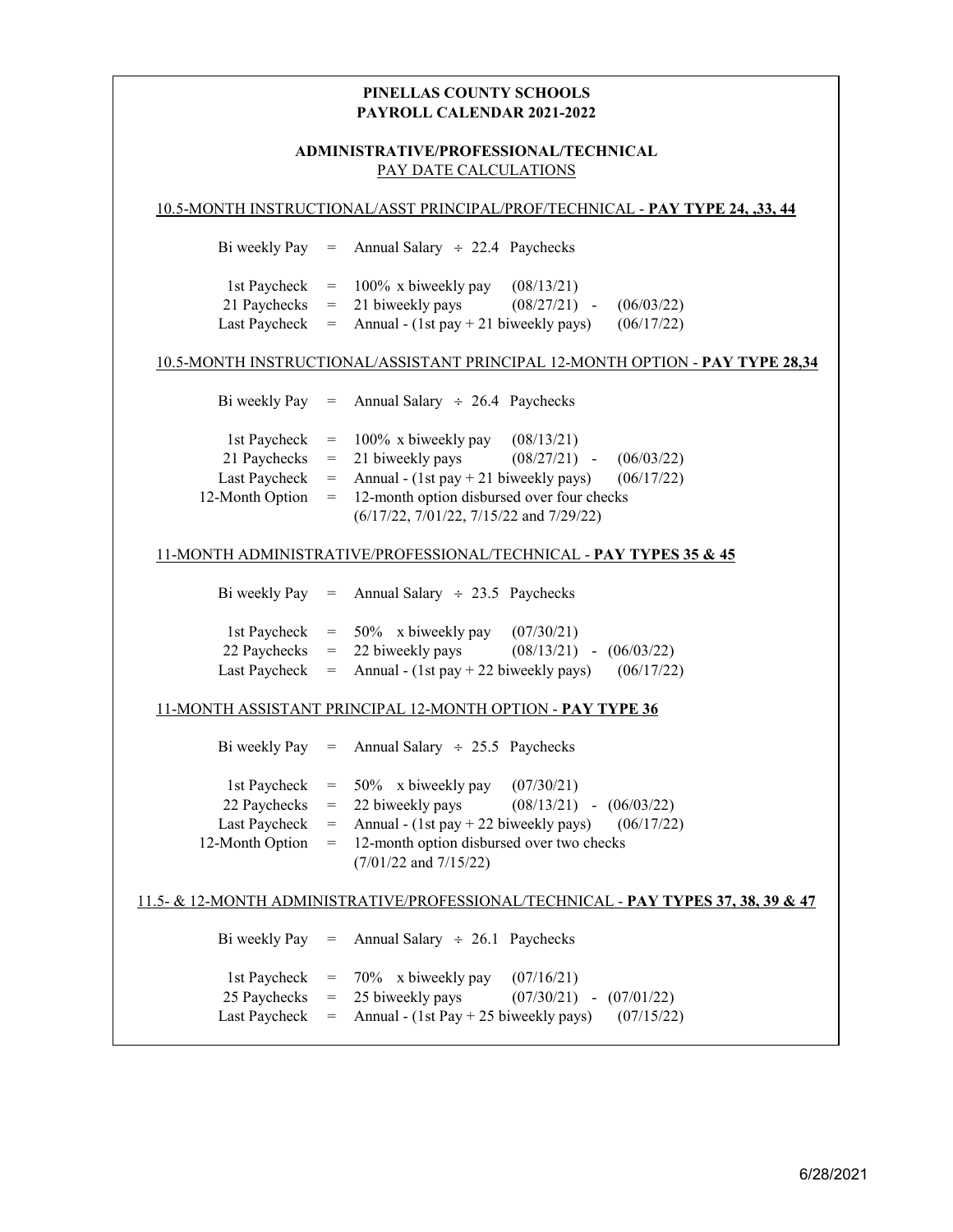# **PINELLAS COUNTY SCHOOLS PAYROLL CALENDAR 2021-2022**

# **INSTRUCTIONAL** PAY DATE CALCULATIONS

#### 10-MONTH TEACHERS - **PAY TYPE 23**

|  | Daily Rate = Annual Salary $\div$ 198 Contract Days<br>Bi weekly Pay = Annual Salary $\div$ 21.5 Paychecks                                        |                                           |  |
|--|---------------------------------------------------------------------------------------------------------------------------------------------------|-------------------------------------------|--|
|  | 1st Paycheck $= 50\%$ x biweekly pay<br>$20$ Paychecks $= 20$ biweekly pays<br>Last Paycheck $=$ Annual - (1st Pay + 20 biweekly pays) (06/03/22) | (08/13/21)<br>$(08/27/21)$ - $(05/20/22)$ |  |

#### 10-MONTH TEACHERS 12-MONTH OPTION - **PAY TYPE 29**

|                 | Daily Rate = Annual Salary $\div$ 198 Contract Days                |  |  |  |  |
|-----------------|--------------------------------------------------------------------|--|--|--|--|
|                 | Bi weekly Pay = Annual Salary $\div$ 26.5 Paychecks                |  |  |  |  |
|                 |                                                                    |  |  |  |  |
|                 | 1st Paycheck $= 50\%$ x biweekly pay<br>(08/13/21)                 |  |  |  |  |
|                 | $20$ Paychecks $= 20$ biweekly pays<br>$(08/27/21)$ - $(05/20/22)$ |  |  |  |  |
| Last Paycheck   | $=$ Annual - (1st Pay + 20 biweekly pays) (06/03/22)               |  |  |  |  |
| 12-Month Option | $=$ 12-month option disbursed over five checks                     |  |  |  |  |
|                 | (6/17/22, 7/01/22, 7/15/22, 7/29/22 and 8/12/22)                   |  |  |  |  |
|                 |                                                                    |  |  |  |  |

#### 11.5-MONTH TEACHERS - **PAY TYPE 26**

|  | Daily Rate = Annual Salary $\div$ 235 Contract Days                |                             |  |
|--|--------------------------------------------------------------------|-----------------------------|--|
|  | Bi weekly Pay = Annual Salary $\div$ 26.1 Paychecks                |                             |  |
|  |                                                                    |                             |  |
|  | 1st Paycheck $= 70\%$ x biweekly pay $(07/16/21)$                  |                             |  |
|  | 25 Paychecks $=$ 25 biweekly pays                                  | $(07/30/21)$ - $(07/01/22)$ |  |
|  | Last Paycheck $=$ Annual - (1st Pay + 25 biweekly pays) (07/15/22) |                             |  |
|  |                                                                    |                             |  |

# 12-MONTH TEACHERS - **PAY TYPE 27**

|  | Daily Rate = Annual Salary $\div$ 247 Contract Days<br>Bi weekly Pay = Annual Salary $\div$ 26.1 Paychecks                                                     |                           |  |
|--|----------------------------------------------------------------------------------------------------------------------------------------------------------------|---------------------------|--|
|  | 1st Paycheck $= 70\%$ x biweekly pay $(07/16/21)$<br>$25$ Paychecks $= 25$ biweekly pays<br>Last Paycheck $=$ Annual - (1st Pay + 25 biweekly pays) (07/15/22) | $(07/30/21) - (07/01/22)$ |  |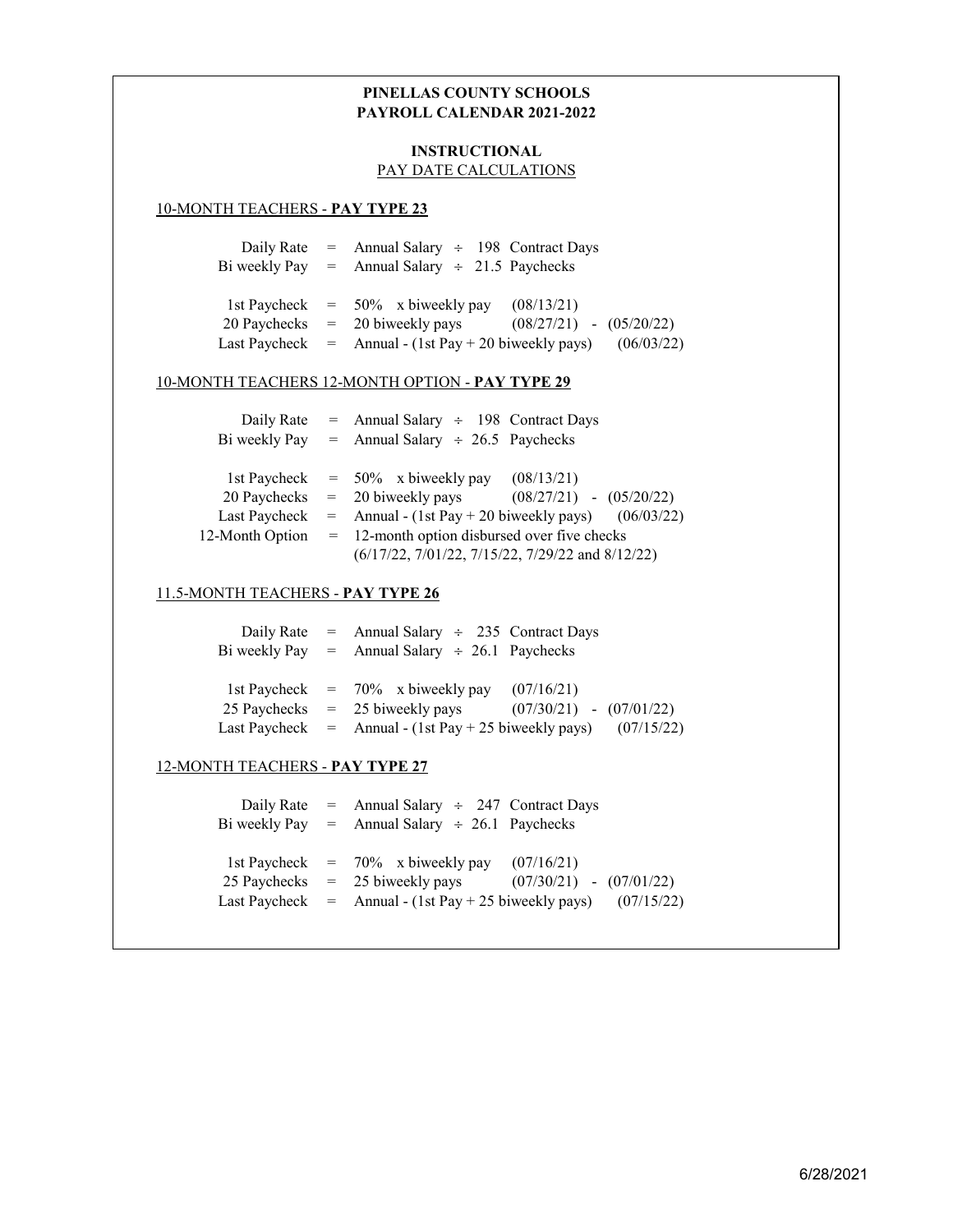# **PINELLAS COUNTY SCHOOLS PAYROLL CALENDAR 2021-2022**

# **SUPPORTING SERVICES** PAY DATE CALCULATIONS

### 10-MONTH SUPPORTING SERVICE/PCS POLICE - PAY TYPE 53 & 73

| Annualized Salary | $=$ Hours/day x 196 days x hourly rate                  |                           |            |
|-------------------|---------------------------------------------------------|---------------------------|------------|
|                   | Bi weekly Pay = Annual Salary $\div$ 21.4 Paychecks     |                           |            |
|                   |                                                         |                           |            |
|                   | 1st Paycheck $= 100\%$ x biweekly pay                   | (08/20/21)                |            |
|                   | $20$ Paychecks $= 20$ biweekly pays                     | $(09/03/21) - (05/27/22)$ |            |
|                   | Last Paycheck $=$ Annual - (1st Pay + 20 biweekly pays) |                           | (06/10/22) |
|                   |                                                         |                           |            |

# 11-MONTH SUPPORTING SERVICE - **PAY TYPES 55, 65 & 75**

| Annualized Salary | $=$ Hours/day x 218 days x hourly rate                                      |                             |  |
|-------------------|-----------------------------------------------------------------------------|-----------------------------|--|
|                   | Bi weekly Pay = Annual Salary $\div$ 23.5 Paychecks                         |                             |  |
|                   |                                                                             |                             |  |
|                   | 1st Paycheck $= 100\%$ x biweekly pay                                       | (08/06/21)                  |  |
|                   | 22 Paychecks $=$ 22 biweekly pays                                           | $(08/20/21)$ - $(06/10/22)$ |  |
|                   | Last Paycheck = Annual - $(1st Pay + 22 \text{biweekly pays})$ $(06/24/22)$ |                             |  |

#### 11.5-MONTH SUPPORTING SERVICE - **PAY TYPE 56**

| Annualized Salary | $=$ Hours/day x 235 days x hourly rate<br>Bi weekly Pay = Annual Salary $\div$ 26.1 Paychecks                                                                 |                             |  |
|-------------------|---------------------------------------------------------------------------------------------------------------------------------------------------------------|-----------------------------|--|
|                   | 1st Paycheck $= 20\%$ x biweekly pay $(07/09/21)$<br>25 Paychecks $=$ 25 biweekly pays<br>Last Paycheck = Annual - $(1st Pay + 25biweekly pays)$ $(07/08/22)$ | $(07/23/21)$ - $(06/24/22)$ |  |

#### 12-MONTH SUPPORTING SERVICE/PCS POLICE - **PAY TYPES 57, 67 & 77**

| Annualized Salary | $=$ Hours/day x 247 days x hourly rate<br>Bi weekly Pay = Annual Salary $\div$ 26.1 Paychecks                                                                 |                             |  |
|-------------------|---------------------------------------------------------------------------------------------------------------------------------------------------------------|-----------------------------|--|
|                   | 1st Paycheck $= 20\%$ x biweekly pay $(07/09/21)$<br>25 Paychecks $=$ 25 biweekly pays<br>Last Paycheck = Annual - $(1st Pay + 25biweekly pays)$ $(07/08/22)$ | $(07/23/21)$ - $(06/24/22)$ |  |